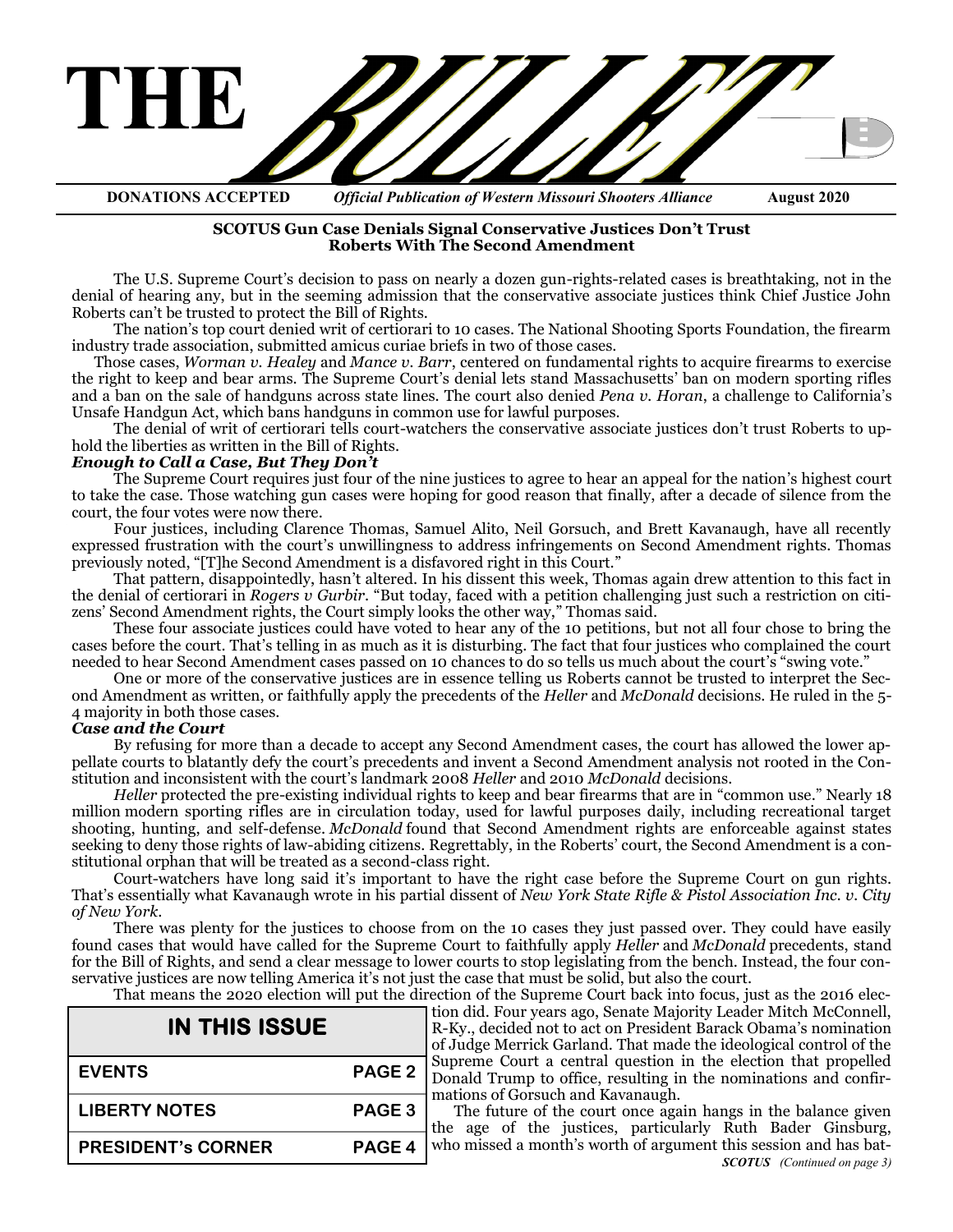# *PAGE 2 THE BULLET*



*...dedicated to the restoration of the inalienable right to keep and bear arms as guaranteed by the 2nd Amendment*

*The Alliance is a regionally-based, grass-roots organization that seeks to:*

- *1. Counter the designs of malicious legislators.*
- *2. Confront the media's twisted portrayals of gun rights issues.*
- *3. Politicize and activate gun owners in defense of their rights.*
- *4. Acquaint the public with the true nature of the Second Amendment.*
- *5. Network with other pro-gun groups to coordinate local, state and*
- *national strategies. 6. Train people in basic firearm safety and handgun defense.*
- *7. Sponsor and support pro-gun legislation*
- *8. Make politicians aware that gun owners are awakening from their accustomed apathy and*

 *WILL TOLERATE NO FURTHER EROSION OF THEIR FREEDOMS*

#### **BOARD OF DIRECTORS**

*Kevin Jamison, President John Kurtz, Board Member Bill Bland, Recording Sec. & Membership Coordinator* 

#### **OFFICERS: BOARD MEMBERS:**

*Carl Smart, V-P Kim Marchant-Lucas, Board Member Membership Coordinator Roger Thomas, Board Member Bob Hanson, Treasurer Bill Shelley, Gun Show Director* 

#### **EX-OFFICIO:**

*Richard Hime, Corporate Secretary Paul Allen, Gun Show Coordinator Gary Davis, Newsletter Coordinator*

#### **CONTACT:**

- •
- *Business correspondence - WMSA, P O Box 11144, Kansas City, MO 64119*
- •*Editorial correspondence - E-mail to: Bob.WMSA@gmail.com*
- •
- *WMSA Hotline/Fax - (877) 333-WMSA (9672)*
- 
- *Web page - www.wmsa.net*



**DISCLAIMERS:**  *The opinions expressed herein do not necessarily reflect the opinions of the Board of Directors, Officers or the Western Missouri Shooters Alliance.*

*The writer, editor and others contributing to this publication are neither engaging in terrorist conspiracy nor advocating acts of violence against the government of the United States. Statements are presented to stimulate political discussion in real or hypothetical contexts pursued in the spirit of free inquiry.*

*All material contained herein is copyright © 2019 WMSA and may be reprinted unless otherwise specified, with attribution to this publication, author, and date of issue.*

**COMING EVENTS**

**• • • WMSA General Membership Meeting 7:00 PM**

**Sept. 22, 2020** Nov. 24, 2020 Bass Pro Conservation Room Independence, MO

• • •

### MVACA **Missouri Valley Arms Collectors Assn. To Be Announced**

KCI Expo Center Kansas City, MO • •

**R. K. Shows**

**Aug. 22-23, 2020**

Oct. 24-25, 2020 *KCI Expo Center*

• • •

## **Lake Lotawana Gun & Knife Show To be announced**

29709 E Alley Rd. Lake Lotawana, MO

**WANENMACHER'S**

TULSA ARMS SHOW

#### **Nov. 14-15, 2020**

EXPO CENTER-EXPO SQUARE (TULSA FAIRGROUNDS) TULSA, OKLAHOMA

• • •

**American Legion Gun & Knife Show To be announced**

16701 E. 40 Highway Independence, MO

• • • *Call 877-333-WMSA or check the web site www.wmsa.net*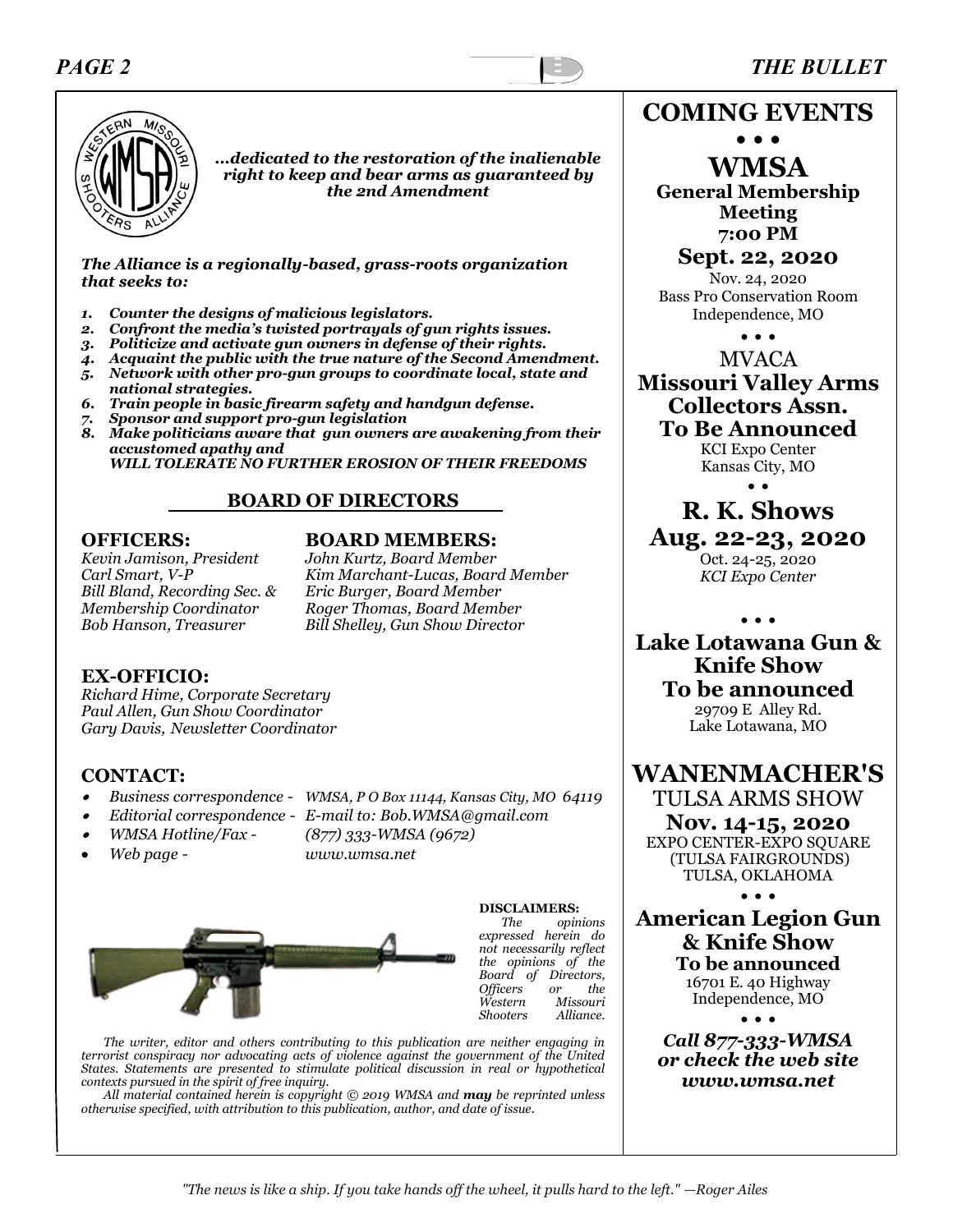

#### *SCOTUS (Continued from page 1)*

tled serious health issues. At 87, she's the court's eldest justice and has vowed to continue to serve.

The justices' sudden silence speaks volumes. The Roberts court sees the *Heller* and *McDonald* decisions as dead letters. It's going to take a new justice to stand up for American rights. The next president and Senate will determine whether the Second Amendment will mean anything in America or whether it will continue to be treated as a constitutional orphan.

# **LIBERTY NOTES**

*By Kevin L. Jamison*

It is a Good Day for Liberty.

The Kansas City Star is doing a special investigative report on "gun violence;" no other violence need apply. Through a grant from Report for America the Star hired three young journalism graduates to investigate "gun violence." In every article about a shooting the Star is promoting this project. The even ran it at the end of an article about a stabbing. They ran a quarter page article about it. The project will focus on causes and solutions to "gun violence." In my experience when someone starts out by stating the problem is gun violence, they will conclude that the cause is guns and the solution is no guns. I'd like to know if the investigators talk to any of our people. I would be surprised, but I would like to know. The Star says that anyone who wants to participate should contact them at jgibson@kcstar.com. I intend to participate. The more of us involved the better.

I met one of the ladies who is one of the first-time gun owners caused by the recent riots. She told me that she cried before she bought her .38 special revolver. After she got that stress out of her system everything was fine. She took a concealed carry class and things were even better.

I received an invitation to a seminar on handling a death. It promised to discuss the "documents needed at the time of death." It appears that without these documents you will not be allowed to die. Good to know.

Congressman Nadler told a reporter on camera that the reports of riots in Portland are a "myth." Perhaps this congressman does not own a television or is one of those people who only perceive what they want to perceive.

The Western Missouri Shooters Alliance is in desperate need of a webmaster. A webmistress is equally needed. I am told there are many gender possibilities for this job. But I cannot remember them all and we cannot take the time to ask.

Remington has filed for bankruptcy under Chapter 11. This means that they are trying to reorganize the company, get temporary protection from creditors and resume normal operations. It is strange that they are in bankruptcy when other gun companies and selling guns hand over fist. Some comments blame the troubles on poor quality control. A more likely reason is the last time they filed for bankruptcy, the white knight who swooped in to rescue them borrowed a great deal of money then structured the deal so that Remington got the debt, but not the cash. This is a little like a drowning man reaching for help and being attached to an anchor instead. This does not seem to affect the lawsuit from the Sandy Hook massacre. The plaintiffs claim that the killer was so powerfully influenced by Remington advertising that he killed his mother, stole her Remington-made AR 15 and then attacked the school. It is more likely that this was the only gun he had access to (after killing his mother).

I met one of the guys who served with the patriot militias who observed the southern border and reported illegal immigrants. In popular media they are portrayed as killers, but I have never heard of such a thing actually happening. He mentioned the first time he had seen a rape tree. I asked what that was. He explained that coyotes would rape women and then throw their underwear up the tree. People in Mexico know this. Deported people, people who went back for family reasons tell the stories. Men will be robbed, women will be raped, some will be left in the desert to die. When they get to the US they will be cheated by employers because they cannot complain. South of the Rio Grande they know all these things, and still they come. We must have created something wonderful here if they come through all that to get here. They come to a country with this Antifa mob who proclaim that we are worse that the hell-holes the immigrants have fled.

Moms Demand Action (against our gun rights) states that police violence is gun violence. This puts them on the side of criminals and rioters.

We are fighting to preserve rights for our grandchildren. If you don't participate they will come and complain to you. It will be late some night. You won't feel anything.

One hundred police agencies have refused to provide security for the Democratic Convention. The police agencies cite the party's opposition to the use of tear gas in riot control and the party's support for defunding the police.

I spoke to a guy who witnessed a woman being attacked. He drew his gun ordered the guy back from her. When the police arrived, the hero was arrested; he had the gun. He was quickly released, but months later no charges had been filed, no charges have been declined. He is in prosecutor limbo until they decide if he makes a case. This interferes with his job which requires a clean record. Remember this when you have a chance to be a hero. Your gun is there to keep you alive so you can be a witness.

The St. Louis prosecutor has decided that no charges will be prosecuted against the couple who defended their home from a mob. Of course, after the Attorney General has intervened in the case to ask the court to dismiss and the Governor has strongly hinted that a pardon would be in their future; this would be the smart thing to do, finally.

*LIBERTY ((Continued on page 4)*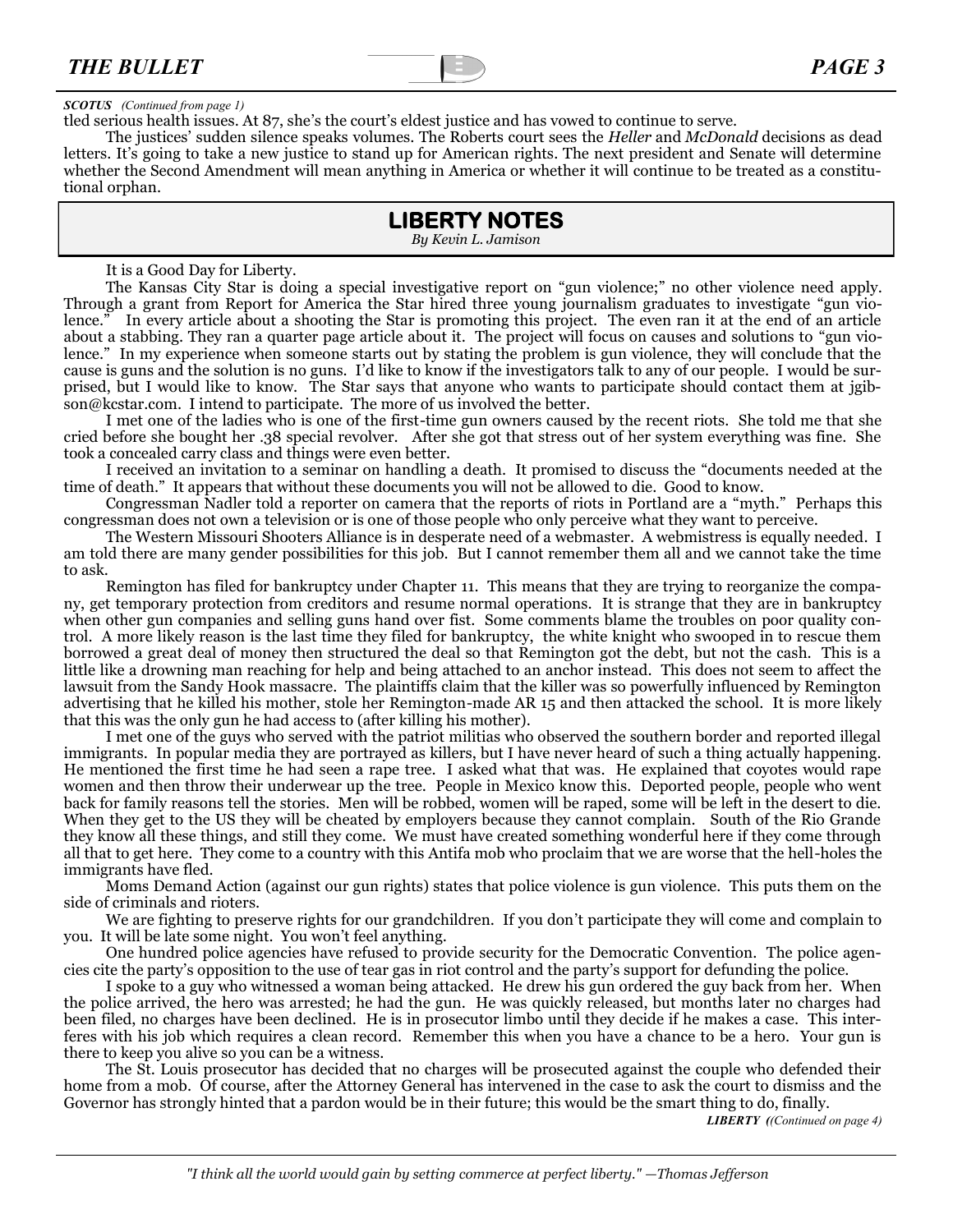#### *LIBERTY (Continued from page 3)*

I have made a small quantity of my DVD "Missouri Concealed Carry and Self Defense Law." This is the 2.5 version done in 2015. The DVD is the same quality as in 2015. I will be selling them out of the office. The label on the DVD is not as pretty but, many of you have met me, I don't do pretty.

The Missouri legislature has been called into special session to address the current homicide rate. But the legislature does not address anything, it passes laws. We are told that no law is contemplated that will affect our rights. But, (always a but) this is the Missouri legislature. Things shift, change and rules are broken. At least this will be an opportunity to push the other side's propaganda.

I met another man who is a new gun owner. He was smart enough to get training. This is exciting. The undecided are coming over to our side. The other side is embracing the rioters. If we win this next election we may actually get to that glorious land where our rights do not hang by a thread. If we lose, we will lose big, the thread snaps and our grandchildren will not know what we are talking about when we reminisce about gunshows.

We have to make our best efforts. Break the piggy bank, use the vacation money (you can't go anywhere anyway), send the money to the candidate of your choice.

I've read a book on the history of American homicide. The author claims that murder is more common when there are divisions in society. In the current client this may explain the recent number of murders.

We shall overcome.

### **PRESIDENT'S CORNER**

#### **MORE AND MORE**

*K. L. Jamison*

Recently I wrote a column entitled "Out of the Virus." This was not entirely true. The economy had been opened but we remain under the tyranny of the virus. As of this writing we are able to have meeting. Meetings in Jackson County require the participants wear masks. In other counties entering a business requires a mask. These masks have driven people insane.

A man in N. Y. entered a grocery without a mask. The customers attacked him. A man in Florida chided another man for not wearing a mask. The second man pulled a gun on the first man. This sort of thing does not win friends and influence people. This is crazy. Normally a national threat brings people together. People have died from this virus.

Instead the murder rate rises. Even Fox news describes the murder rate as "gun violence." This connects the two words in people's minds.

Riots prevail and are defended as "peaceful protests." A couple in St. Louis defended their home after a mob tore down a gate to a private street. The couple states that the crowd yelled threats. One member of the crowd tapped two pistol magazines together and told the husband, "You're next." The couple dashed into their house and gathered up an AR 15 and a small pistol. The wife pointed the pistol at the crowd. The prosecutor filed charges on both for assault. It was found that the pistol would not fire. It has been reassembled wrong. The prosecutor ordered the police to reassemble the gun so it would work. In order to make a charge for assault the gun had to be operational. If any of us had done this we would have been charged with tampering with evidence.

Senator Josh Hawley as demanded a justice department investigation of the St. Louis prosecutor's office. The Governor has said that unless conflicting evidence appears the couple should get a pardon. This is not a promise this is an "if." It is a move in the right direction. Missouri's attorney general has questioned the arrest. President Trump has spoken in support of the couple. When he speaks he speaks authoritatively and with decision.

This case piles more proof upon proof that some elected officials will not treat us fairly. It also shows that we have some friends and we must show how good a friend we can be.

"Our society — unlike most in the world — presupposes that freedom and liberty are in a frame of reference that makes the individual, not government, the keeper of his tastes, beliefs, and ideas; that is the philosophy of the First Amendment; and it is this article of faith that sets us apart from most nations in the world."

—William O. Douglas

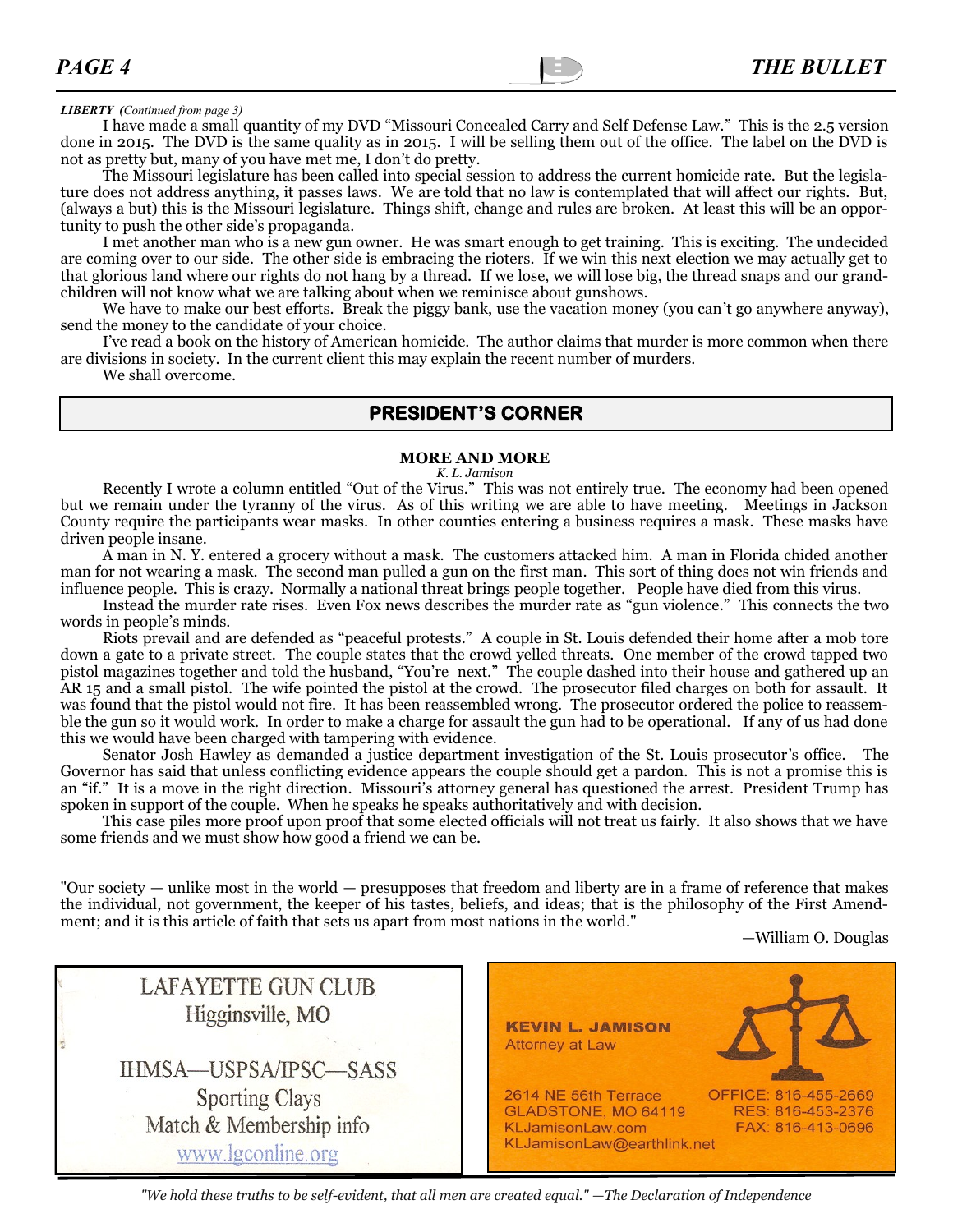

#### **Gun control vultures are ready to feast on this state**

Gun Control Inc. is back at it again. They're now targeting states like Minnesota. While Minnesota is a blue state, its Senate is in Republican hands. This makes groups like Everytown for Gun Safety mad. Don't be fooled by the organization's innocuous sounding name. It's Michael Bloomberg funded and is centered on disarming law-abiding civilians. They team up with groups such as Moms Demand Action to demonize gun owners and are always pushing the envelope. Take note, grasshopper, if you're cause isn't constantly moving, it's bound to die. The Left gets this.

And the Right better get with the program, lest it wants to get bludgeoned into irrelevancy. There is good news with regards to states like Minnesota. Although it's a blue state, Republicans can at least take majorities in the legislative branches of the government. By doing so, they can block bad pieces of legislation. This goes to show that not all is lost in politics and patriotic Americans can place obstacles in front of the wannabe despots. Obviously, we want full control of state legislatures in order to pass good legislation and throw bad legislation in the trash bin. But we gotta start somewhere.

Anywho, check out my latest post at *[Liberty Conservative News](https://el2.convertkit-mail.com/c/38u5mz6qd9ikhv00zvar/qvh8h7h6ld47gw/aHR0cHM6Ly9saWJlcnR5Y29uc2VydmF0aXZlbmV3cy5jb20vZ3VuLWNvbnRyb2wtZ3JvdXAtZ29lcy1vbi1hLXNwZW5kaW5nLXNwcmVlLXRvLWZsaXAtbWlubmVzb3RhLXNlbmF0ZS8=)* on gun grabbers' attempts to turn Minnesota into an anti-gun stronghold.

Talk soon,

*José Niño*

P.S. Many Americans may find themselves in precarious political situations depending on the state they live in America. Indeed, the majority of blue states are going off the deep end by letting wacky rioters have a feast on the street, while law-abiding people have very little ways of fighting back. A lot of this is a nasty cocktail of political dereliction mixed with stringent gun control laws. Although the situation may seem bleak, there's always a way to fight back.

Many people are revolting at the local level and moving forward with Second Amendment sanctuary resolutions. Others are forming their own self-defense organizations when police have largely stood down.

The key here is that people are not giving up in the face of adversity. And nor should you. Ultimately, the power is still in your hands. It's a matter of you exercising it.

You can sit on the sidelines and complain, or you can at least make an effort to fight back. Should you choose to fight back, I advise that you at least make an effort to get the basics down to a science. That's where I come in to help. For more info on my trusty pro-Second Amendment guide, head to the link below: [https://josealnino.com/10](https://el2.convertkit-mail.com/c/38u5mz6qd9ikhv00zvar/g3hnh5hz0mld7w/aHR0cHM6Ly9qb3NlYWxuaW5vLmNvbS8xMC1teXRocy1ndW4tY29udHJvbC8=)-myths-gun-control/

"In totalitarian societies, cities change their names regularly. Statues go up and are torn down. Words, as the historian Thucydides warned 2,400 years ago, habitually change their meanings to reflect passing political orthodoxy — and thugs, commissars and brownshirts oversee the charade. For an antidote to these statue-smashers and name-changers, Americans seek just one honest public official who dares to say 'no more' — and arrests rather than appeases those who destroy public property, or shames those who ruin people through guilt by association."

—Victor Davis Hanson

"No compact among men ... can be pronounced everlasting and inviolable, and if I may so express myself, that no Wall of words, that no mound of parchment can be so formed as to stand against the sweeping torrent of boundless ambition on the one side, aided by the sapping current of corrupted morals on the other."

—George Washington

"Society in every state is a blessing, but government, even in its best state, is but a necessary evil; in its worst state an intolerable one; for when we suffer or are exposed to the same miseries by a government, which we might expect in a country without government, our calamity is heightened by reflecting that we furnish the means by which we suffer."

—Thomas Paine

"Violence, naked force, has settled more issues in history than has any other factor, and the contrary opinion is wishful thinking at its worst. Nations and peoples who forget this basic truth have always paid for it with their lives and freedoms."

—Robert A. Heinlein





**Dorian Culver, LUTCF Producer** 

801 S. Commercial St. Harrisonville, MO 64701 dorian@staffordagency.com

Local 816-884-4800 K.C. 816-380-4860 Fax 816-884-4833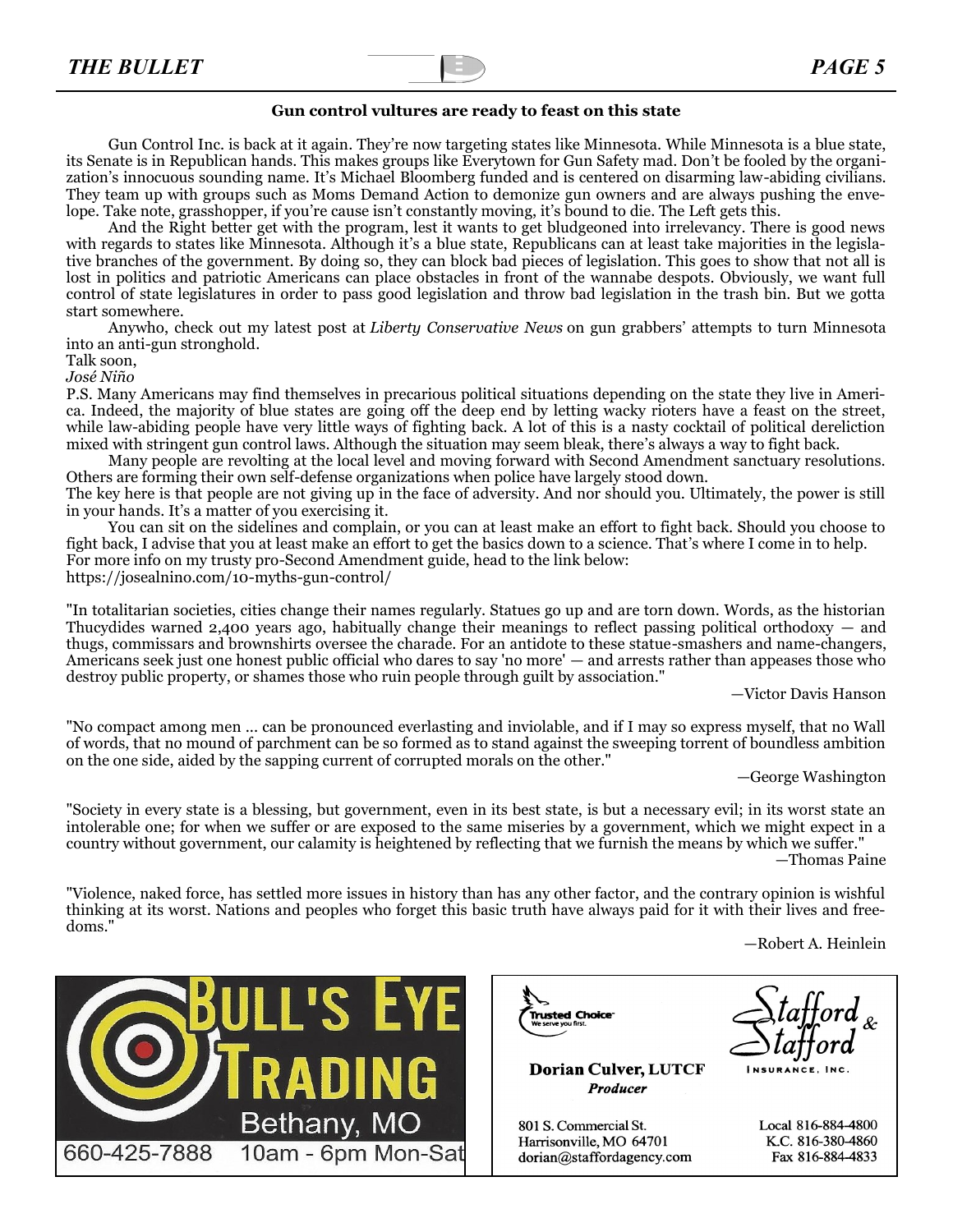# **We're having a raffle!**

### **We're raffling off a Henry American Eagle Lever Action Rifle .22 Cal.**

**We will have a limited number of raffle tickets.** We will not mail tickets to members to sell. Tickets will be available at all General meetings and at events where WMSA has a table. Additionally to build our treasury for the coming year, this year's raffle is aimed towards gaining more WMSA members.

**The tickets are \$5 each or 5 for \$20.** As an added incentive, bring in a new member at a General Membership Meeting and get a free raffle ticket. Any current member who brings in a new WMSA member gets a free raffle ticket for each new member added to our rolls.

Bring your prospective new member to a General membership meeting and when the new member completes the membership application and pays their dues, you are handed a ticket, no charge! The drawing for the rifle will be at the January 2021 RK Gun Show at the KCI Expo Center.

Go recruit new members, get a free ticket for every member and exhaust our limited number of tickets.



### **Tickets can also be obtained via mail by sending a check to the WMSA, P.O. Box 11144, Kansas City, MO 64119.**

If you win, what will you get? You get more than just the rifle.

# **Henry American Eagle Lever Action .22 cal Rifle Hard carrying case**

# **Tickets are \$5 each or 5 for \$20**

Here's your chance for a Henry Rifle with hard case.

Come to our next General meeting and buy your tickets!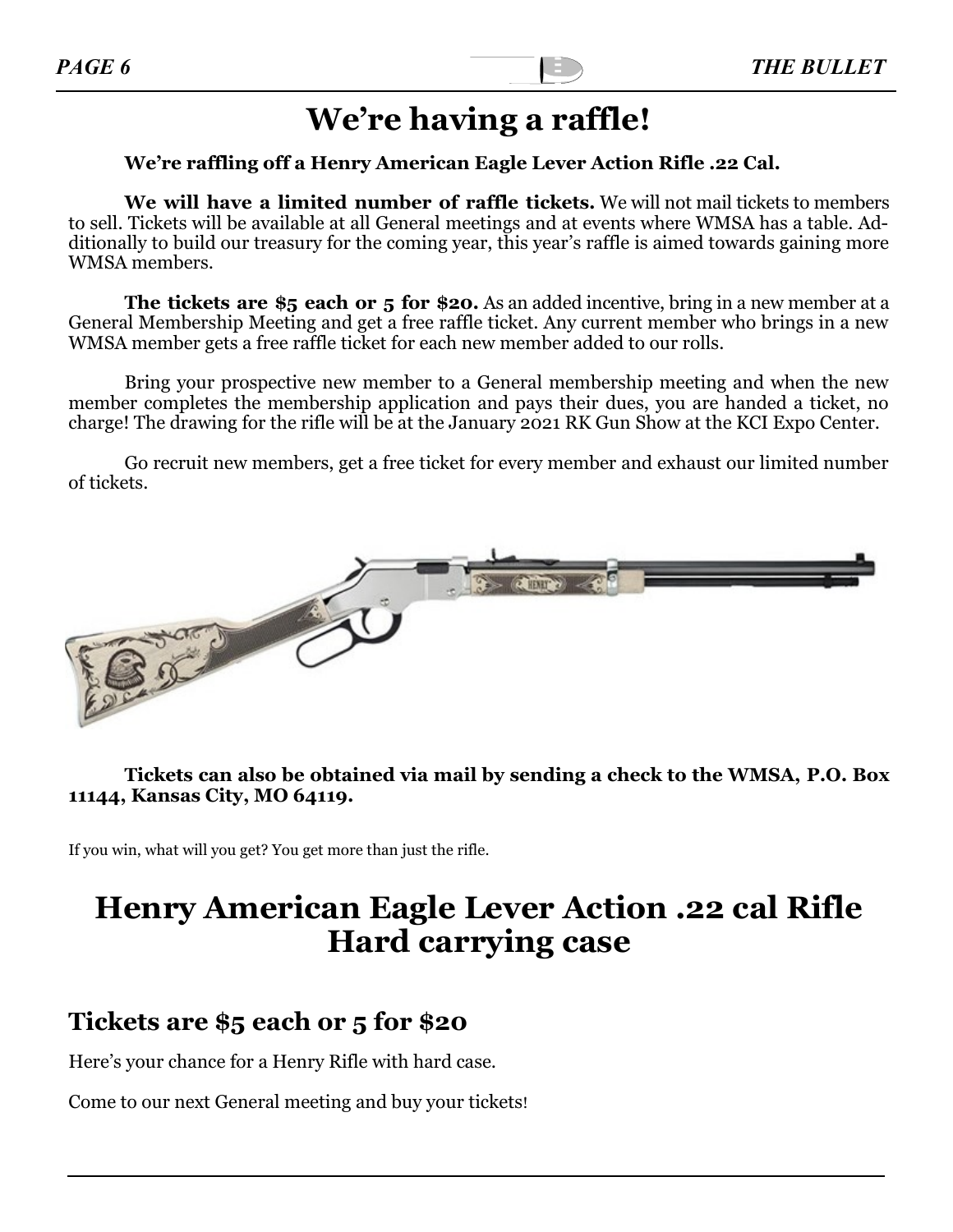# MEMBERSHIP APPLICATION

# WESTERN MISSOURI SHOOTERS ALLIANCE

The Alliance is a regionally-based, grass-roots organization that seeks to;

- 1) Counter the designs of malicious legislators.
- 2) Confront the media's twisted portrayals of gun rights issues.
- 3) Politicize and activate gun owners in defense of their rights.
- 4) Acquaint the public with the true nature of the Second Amendment.
- 5) Network with other pro-gun groups to coordinate local, state and national strategies.
- 6) Train people in basic firearm safety and handgun defense.
- 7) Sponsor and support pro-gun legislation.
- 8) Make politicians aware that gun owners are awakening from their accustomed apathy and **WILL TOLERATE NO FURTHER EROSION OF THEIR FREEDOMS!**

| Date: $\frac{1}{\sqrt{1-\frac{1}{2}}}$                                                |                                                       |                                                             |
|---------------------------------------------------------------------------------------|-------------------------------------------------------|-------------------------------------------------------------|
|                                                                                       |                                                       | Mail to:                                                    |
|                                                                                       |                                                       | <b>Western Missouri Shooters Alliance</b><br>P.O. Box 11144 |
| City:                                                                                 |                                                       | Kansas City, MO 64119                                       |
| State: $\angle Zip:$                                                                  |                                                       | Hotline $(877)$ 333-WMSA<br>www.wmsa.net                    |
| Occupation:                                                                           |                                                       | County:                                                     |
| Home Phone: $\begin{array}{c} \boxed{\phantom{2}} \\ \boxed{\phantom{2}} \end{array}$ |                                                       |                                                             |
| $E-Mail$                                                                              | NRA member? Registered Voter?                         |                                                             |
| Check membership type:                                                                |                                                       |                                                             |
| Annual<br>$\overline{$30}$                                                            | Senior $(65+)$<br>$\overline{$}20$                    | Associate<br>\$15 (spouse, no newsletter)                   |
| 3 Year Annual<br>$\overline{$87}$                                                     | 3 Year Senior<br>$$57(65+)$                           | 3 Year Associate<br>\$28 (spouse, no newsletter)            |
| Sponsor<br>$$100$ (4 business card<br>ads per year.)                                  | Sponsor<br>$$250$ (12 business card<br>ads per year.) |                                                             |

*Dedicated to the restoration of the inalienable right to keep and bear arms as guaranteed by the Second Amendment*